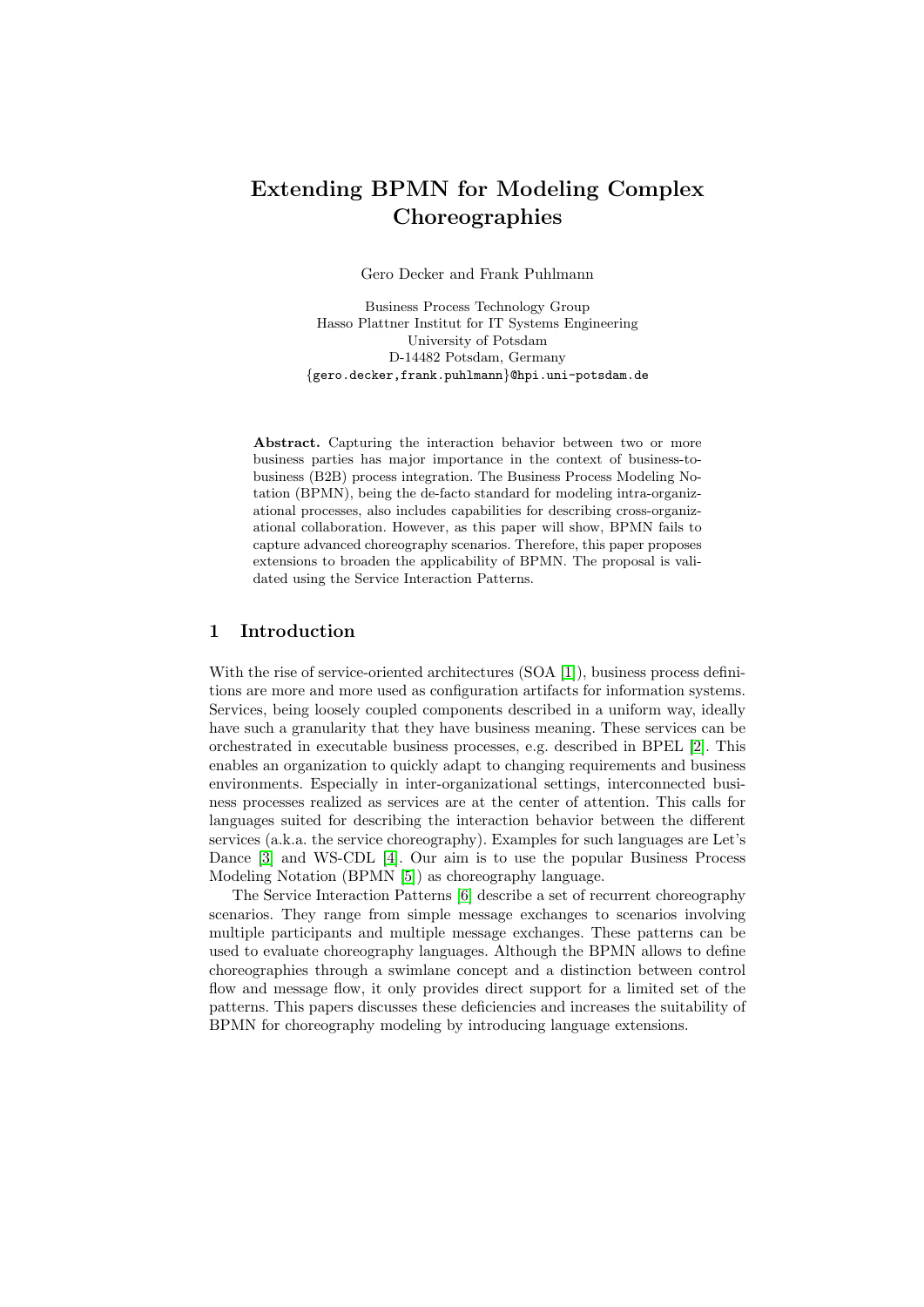The remainder of this paper is structured as follows. The next section will introduce a choreography example and assess BPMN for its pattern support. Section [3](#page-3-0) gives an overview of the proposed extensions, before section [4](#page-7-0) validates the extensions by investigating on their pattern support and section [5](#page-12-0) further discusses our results. Section [6](#page-14-0) reports on related work and finally section [7](#page-14-1) concludes and gives an outlook to future work.

## 2 Assessment of BPMN

Figure [1](#page-2-0) shows an auctioning scenario represented in BPMN. It involves three roles, namely seller, bidder and auctioning service. Every time a seller decides to initiate an auction, it sends an auction creation request to the auctioning service. This triggers the instantiation of the auctioning service's process. The auction is scheduled to start at a defined point in time. Once this moment is reached, different bids are received by the auctioning service. Bids are placed by different bidders and an individual bidder is allowed to place several bids. The latter allows a bidder to react on higher bids from other bidders. Once the auction is over, it is checked if at least one bid has been received. If this is not the case, the auctioning service informs the seller and the choreography instance (a.k.a. conversation) ends. Otherwise, the winning bidder is selected and the seller is informed about who won. Those bidders who were not successful are notified. The winning bidder is informed, which finally leads to payment and the delivery of the goods.

The figure illustrates the different participant behavior descriptions which are interconnected through message flow. We omitted the (required) BPMN end events due to space reasons. We represented the receipt of multiple bids via a loop marker in the "receive bid" task. The end of the auction is denoted with an intermediate timer event attached to the receive and send bid activities of the auctioning service and the bidder. We used the event-based gateway to route the sequence flows of the seller and the bidder according to the outcome of the auction. Furthermore, we used the multiple instances marker to represent the parallel emission of all sorry messages.

The resulting BPMN diagram captures the processes of each participant, the bidder, the auctioning service, as well as the seller. However, several aspects could not be captured.

- Multiplicity of participants. In our scenario, several bidders take part in one conversation. All bidders must conform to the same interaction behavior as depicted in the BPMN diagram. However, in addition to the mere fact that we have many bidders involved, we need to distinguish them: Only one bidder can win the auction. It is only her to receive the completion message, whereas the others receive sorry messages. It is only her to perform payment and to receive the product.
- Correlation. The auctioning service receives messages from different bidders. As we are dealing with an asynchronous setting, it is essential for a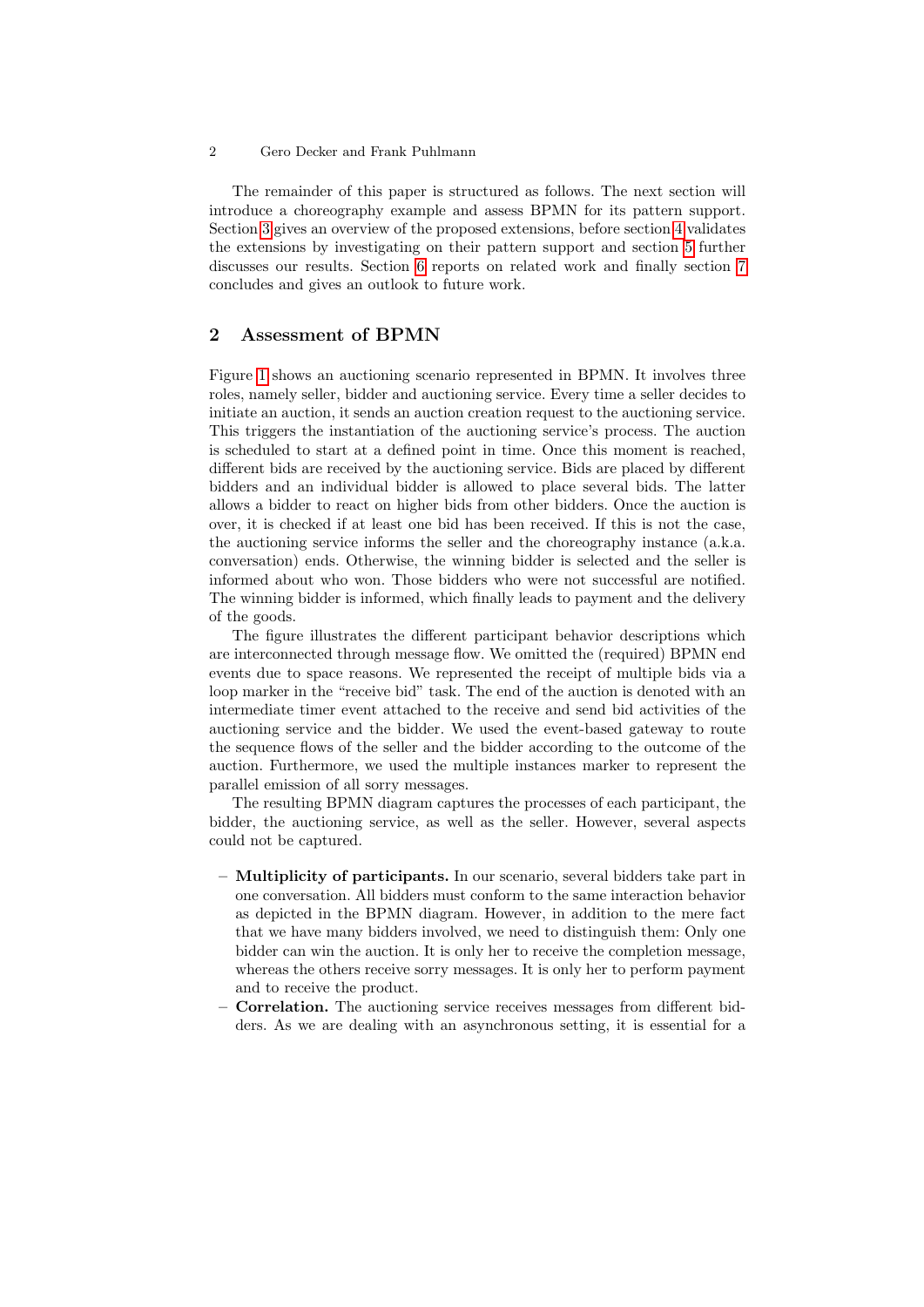

<span id="page-2-0"></span>Fig. 1. BPMN choreography describing an auctioning scenario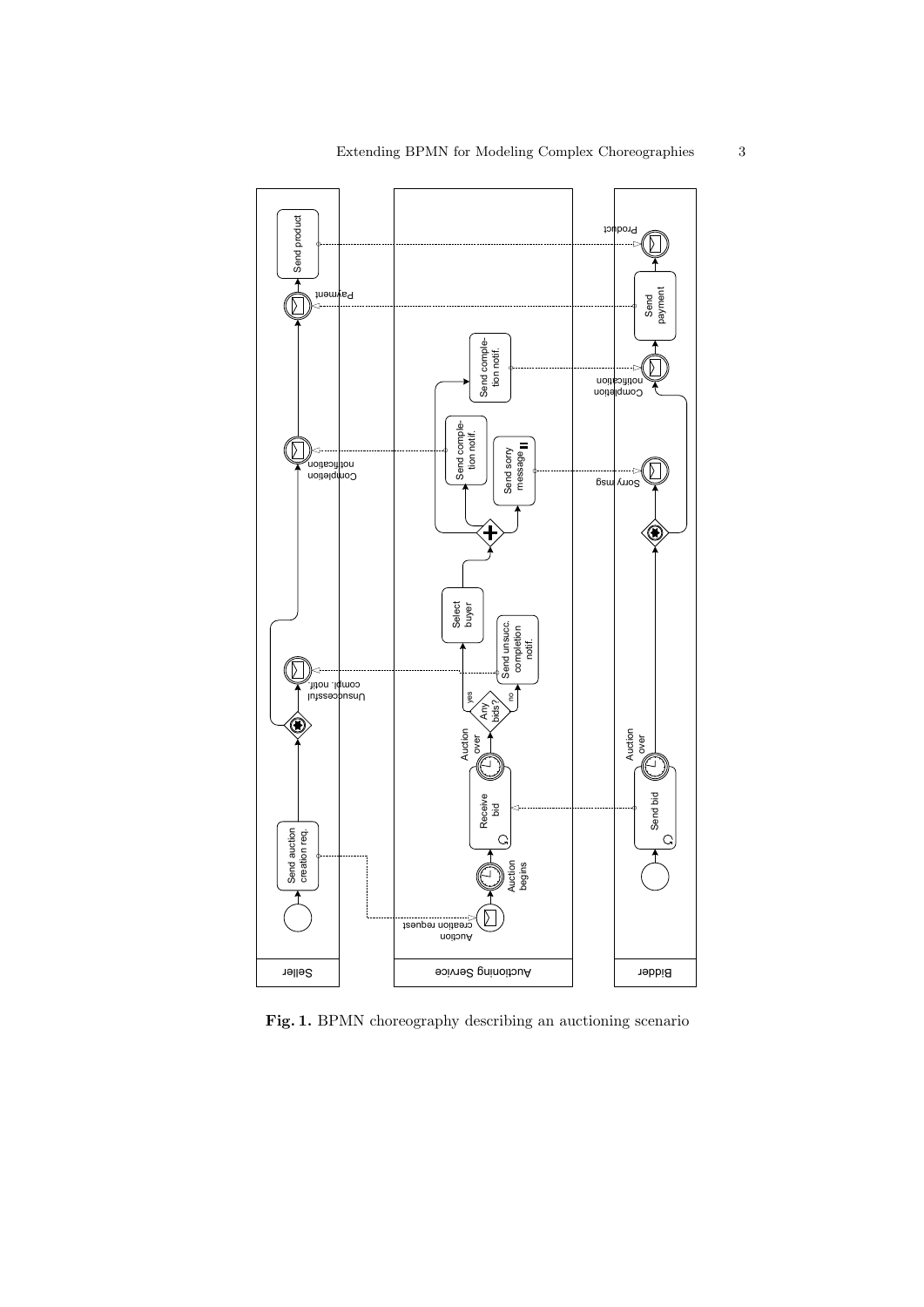participant to correlate messages exchanged with the same interaction partner. Imagine more complex sub-conversations between the auctioning service and the bidders. Here, the different sub-conversations with the different bidders need to be distinguished from each other.

– Participant reference passing. The winning bidder—the buyer—needs to contact the seller that is former unknown to her. To make this happen, she somehow needs to gain knowledge about the seller. Hence, the auctioning service passes the reference to the seller to her. In turn, the seller needs to make sure that she only accepts payment from the winning bidder. This can only be ensured if the auctioning service actually tells her who has won.

None of the these requirements can be properly represented in BPMN. This has an effect on BPMN's support for the Service Interaction Patterns as these requirements also appear in the set of patterns.

Three of the four "single-transmission multilateral interaction patterns" involve a set of participants, where the exact number might only be known at runtime. Therefore, BPMN does not support this group of patterns (except for Racing Incoming Messages, which is directly supported through the event-based gateway). The multiplicity problem also applies to Contingent Request, where a participant sends a request to another participant. If this participant does not respond within a given timeframe, a third participant is contacted. As the length of the list of potential recipients of request might not be known at design-time, BPMN does not support this pattern.

Request with Referral involves participant reference passing. Also Relayed Request might involve reference passing. Here, a participant A makes a request to a participant B who delegates it to yet another participant C. C subsequently interacts with A, while B observes a view of the interactions. As C might not know A in advance, B might need to send the reference of A when delegating the request. Therefore, both Request with Referral and Relayed Request are not supported in BPMN. In analogy to  $[7]$ , we do not consider *Dynamic Routing* in this assessment as the pattern description is too imprecise.

Only patterns Send, Receive, Send/receive, Racing Incoming Messages and Multi-responses are directly supported in BPMN. Therefore, we present BPMN extensions that overcome the illustrated issues in the next section.

## <span id="page-3-0"></span>3 BPMN Extensions

We introduce extension for the BPMN that allow the representation of multiple participants, correlations, and reference passing.

## 3.1 Participant Sets

Pools can represent individual participants in BPMN. As we have seen in the previous section we need to distinguish those cases where at most one participant of a particular participant type is involved in one conversation or if there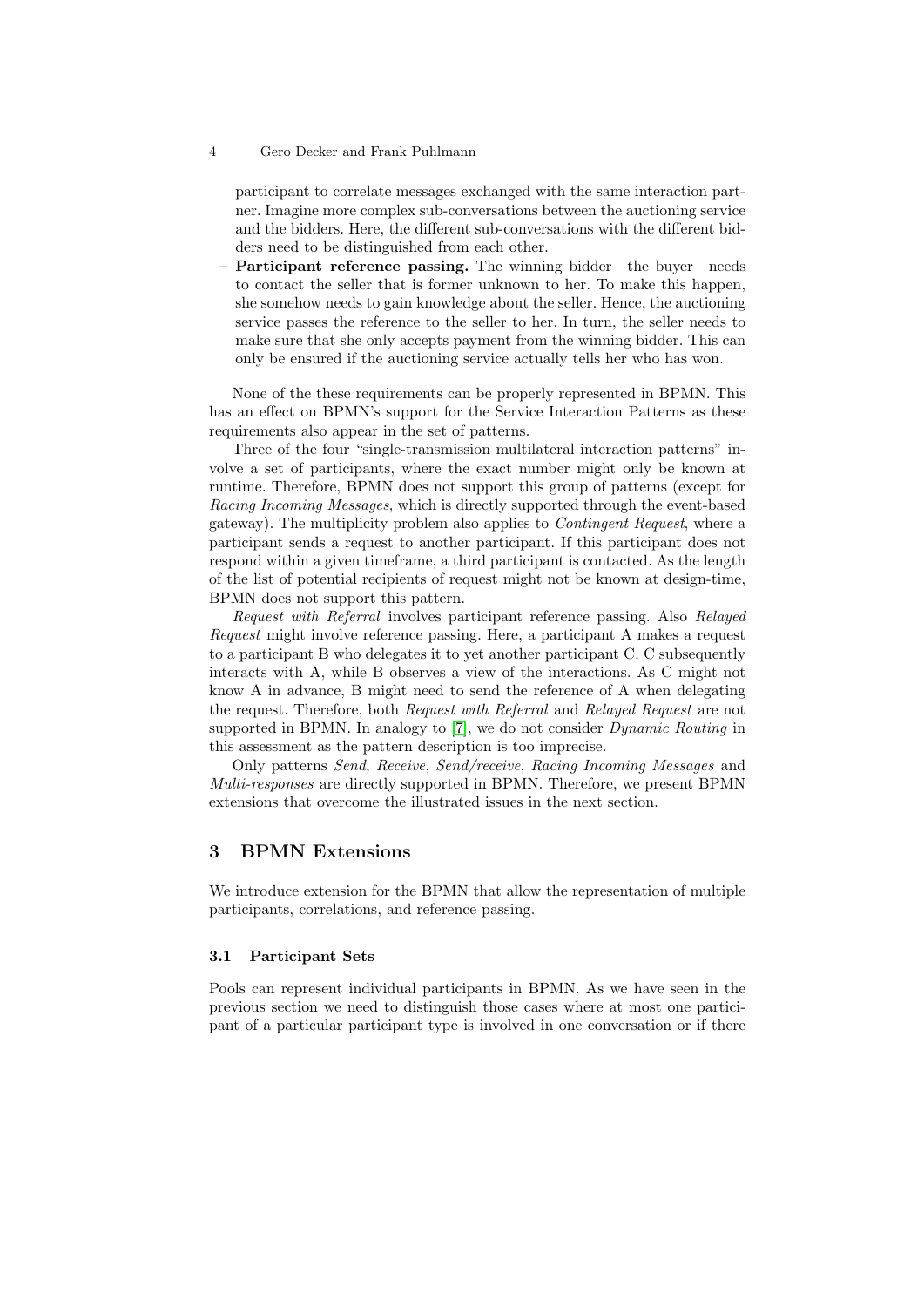<span id="page-4-0"></span>

<span id="page-4-3"></span><span id="page-4-2"></span><span id="page-4-1"></span>Fig. 2. BPMN extensions

can be potentially many participants involved. In our auctioning example, there is exactly one seller and one auctioning service involved in one conversation. However, we have potentially many bidders involved.

For representing multiple participants we introduce shadowed pools as new notational element, shown in figure  $2(a)$ . A set of participants of the same type involved in the same conversation is called a participant set.

#### <span id="page-4-4"></span>3.2 References

The main challenge with participant sets is that we need to distinguish individual participants out of this set. We do this via references as shown in figure  $2(b)$ . A reference is a special data object enhanced with  $\langle ref \rangle$ . A reference can be connected to a flow object via associations. We give the following semantics to the different connection directions:

- A reference can be written by a flow object (represented by an association from the flow object to the reference). (i) If the flow object is a receive activity, e.g. an intermediate message event or an activity with incoming message flow, the reference will point to the sender upon message receipt. If the reference already pointed to a participant, the reference will simply be overwritten. (ii) If the flow object is not a receive activity, it is not specified what participant the reference will point to. Consider the selection of the buyer in our example.
- A reference can be read by a flow object (represented by an association from the reference to the flow object). (i) If the flow object is a send activity, the message will be sent to the participant the reference points to. In our example the auctioning service sends a completion notification to exactly that bidder out of the bidder set, who was selected to have won the auction. (ii) If the flow object is a receive activity, then a message is only awaited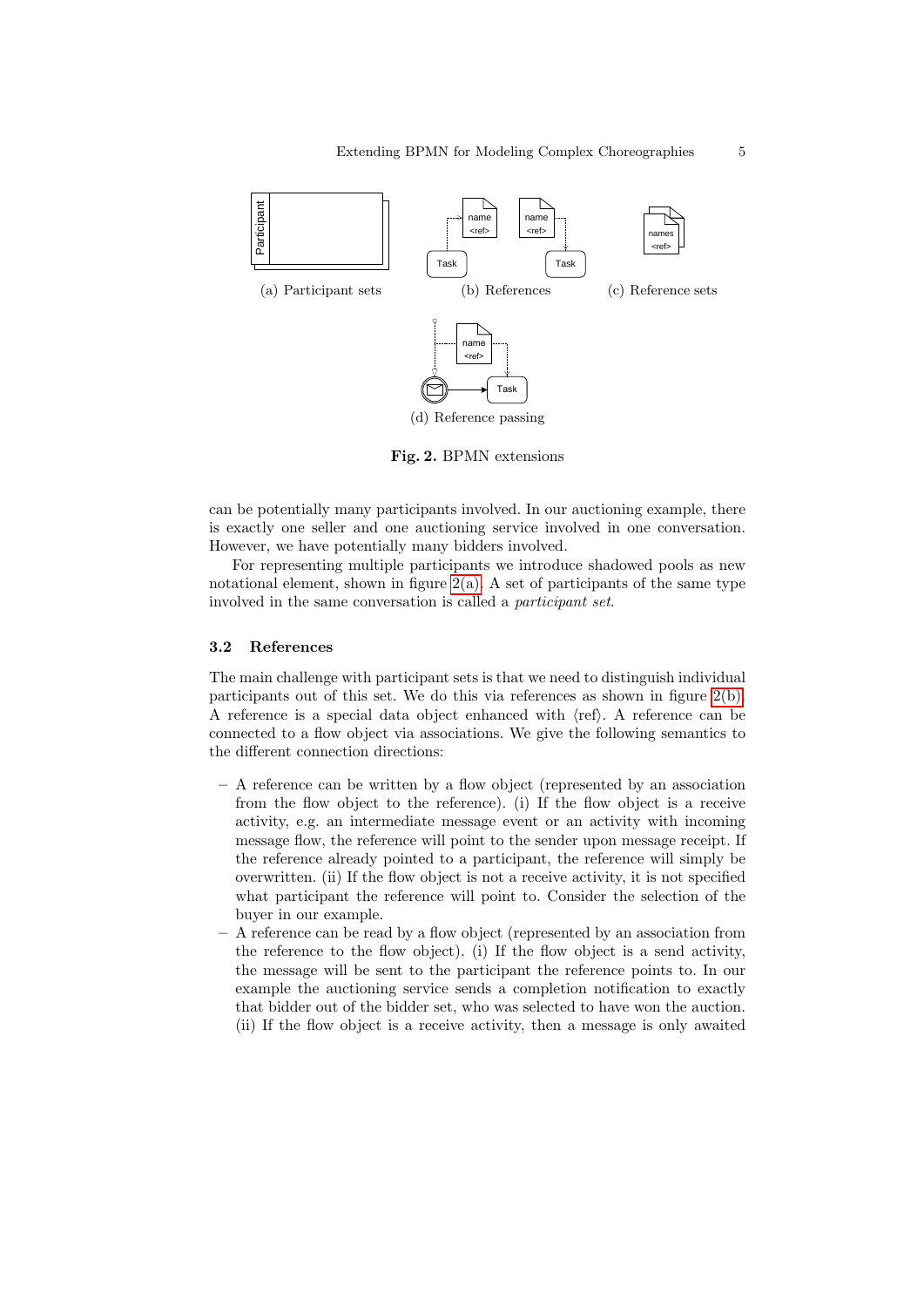from the defined participant. E.g. the seller only waits for payment from the buyer. (iii) If the flow object is neither a send nor a receive activity, it is not specified what happens with that reference inside the activity.

References cover those cases where an individual participant needs to be identified. However, we might need to select subsets of the participants involved in one conversation. In our example, this is the case for those bidders who did not win the auction. We need to send a sorry message to all of them—but we must not send this message to the winning bidder. We introduce reference sets as shown in figure  $2(c)$  with the following semantics:

- A reference set can be modified by a flow object (represented through an association from the flow object to the reference set). (i) If the flow object is a receive activity, a reference to the sender of the message will be added to the reference set if such a reference is not already contained in the set. In our example we find a "receive bids" activity where bids from different bidders are received. In case a bidder who has already placed a bid in the same auction places another bid, no reference will be added to the set. However, if a new bidder takes part, a reference will be added. (ii) If the flow object is not a receive activity, it is not specified, what exactly happens with the set. It might be overwritten completely or references might be added, removed or changed.
- A reference set can be read by a flow object. (i) If the activity is a looped activity, i.e. a sequential loop or a multiple-instances activity, the reference set determines the number of repetitions or instances. This requires that at most one reference set serves as input for a looped activity. A special case is a looped send activity. Here, a message is sent to every of the referenced participants. In those cases, where the looped activity is a complex activity, a reference can be placed inside this activity which will represents the selected reference out of the set for a particular instance or repetition. (ii) If the activity is not a looped activity, it is not specified how the reference set is used within the activity. In our example, the "select buyer" activity takes the reference set as input and selects the winning bidder.

## 3.3 Reference Passing

References can be passed to other participants as shown in figure  $2(d)$ . The reference is connected to a message flow with an undirected association. The passed reference can be connected to other flow objects with directed associations. In figure  $2(d)$ , the passed reference is used in the task.

## 3.4 Example

The example from figure [1](#page-2-0) is extended with the proposed extensions, shown in figure [3.](#page-6-0) First of all, a shadow was added to the pool of the bidder to represent a participant set. The "receive bid" task of the auctioning service collects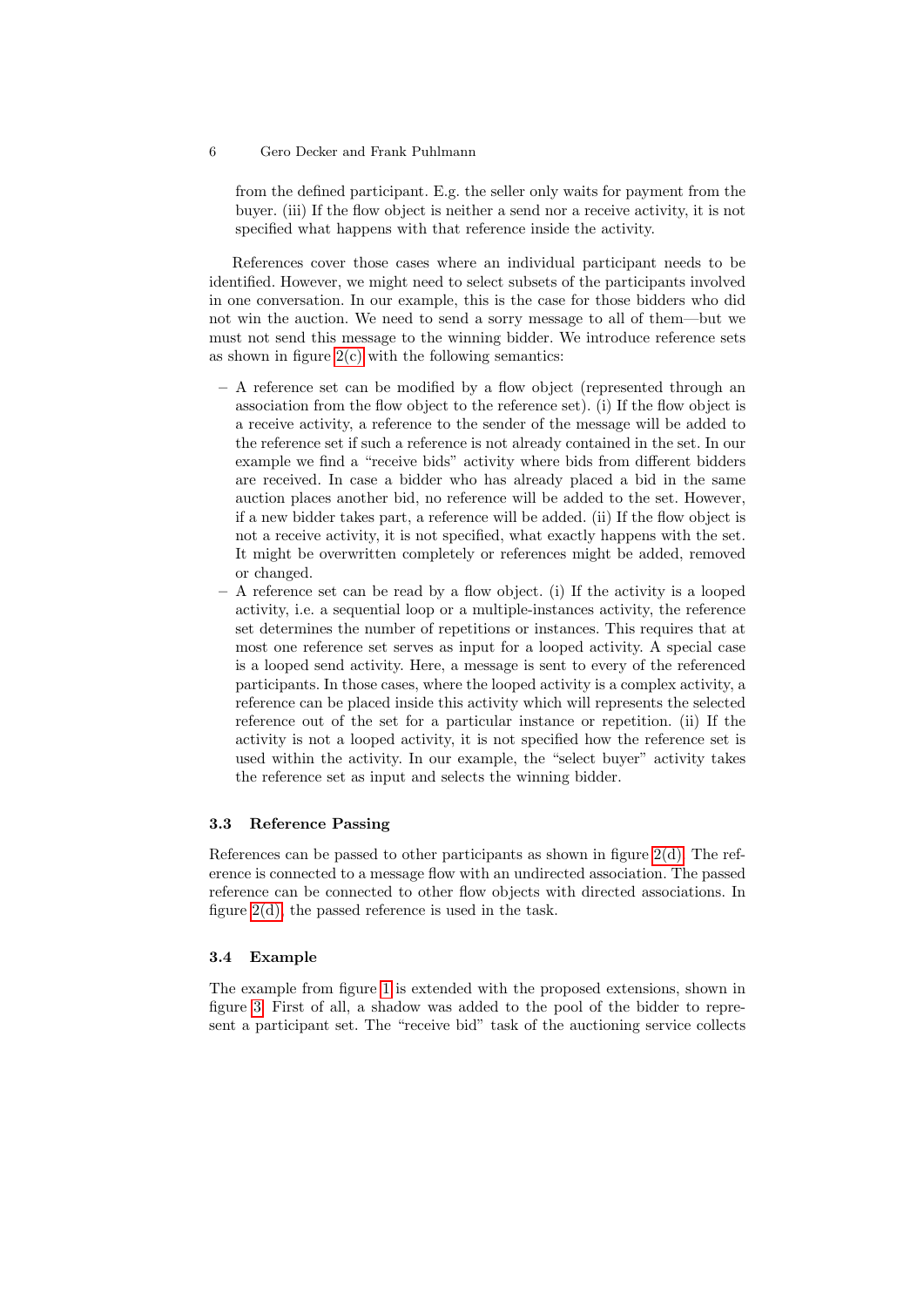

<span id="page-6-0"></span>Fig. 3. The auctioning scenario represented using the extended BPMN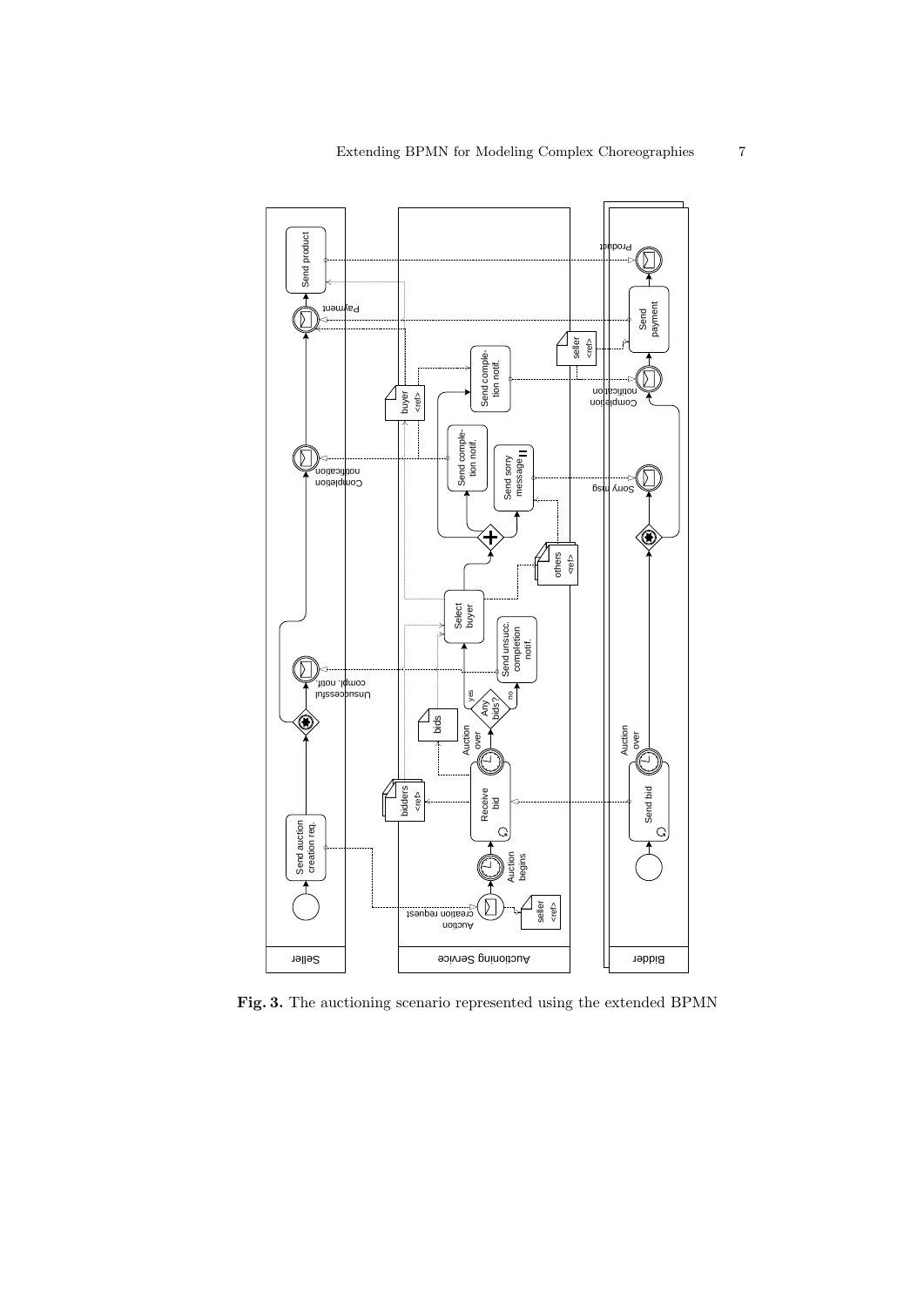the references of the different bidders into a reference set. The reference set is forwarded to the "select buyer" task. Inside this task, the successful bidder is selected and placed into a new reference, denoted as buyer. The remaining references of the bidders reference set are placed into an others reference set. The others reference set is used as an input to the "send sorry message" task. Here, an instance is created for each element of the set. Hence, all unsuccessful bidders are notified. The buyer reference is forwarded to the "send completion notification" task, where it determines the instance of the bidder that should be contacted. Furthermore, it is passed to the seller, where it is used as an input for the reception of the payment as well as determining the reference of the bidder's instance to which the product should be sent. Finally, a reference of the seller is passed to the successful bidder. This reference is acquired implicitly via the initial interaction between the seller and the auctioning service.

# <span id="page-7-0"></span>4 Validation

This section validates the proposed BPMN extensions by investigating how the Service Interaction Patterns can be represented. It is notable that many of the patterns require multiple participants and/or dynamic binding of interaction partners via reference passing.

# 4.1 Single Transmission Bilateral Interaction Patterns

The single transmission bilateral interaction patterns represent basic interaction behavior. Graphical representations are shown in figure [4.](#page-8-0)

Send: A process sends a message to another process. The Send interaction pattern is depicted in figure  $4(a)$ . It is an assumption that the receiver gains knowledge about the reference of the requester. If the message flow is targeted at a participant set, the matching instance has to be determined via a reference, shown in figure  $4(b)$ .

Receive: A process receives a message from another process. The Receive interaction pattern is depicted in figure  $4(c)$ . According to the previous pattern, the receiver automatically gains knowledge about the reference of the requester. If the message should be received from a particular instance of a participant set, a reference according to figure [4\(d\)](#page-8-4) has to be used. If a message is received from an unspecified instance of the participant set, the corresponding reference can be collected, shown in figure  $4(e)$ .

Send/Receive: A process X engages in two causally related interactions. In the first interaction  $X$  sends a message to another process  $Y$  (the request), while in the second one  $X$  receives a message from  $Y$  (the response). A combined send/receive interaction is shown in figure  $4(f)$ . Once again, due to a one to one multiplicity, the correlation between requester and provider is evident. If the interaction partner is a certain instance of a participant set, a reference according to figure  $4(g)$  has to be used.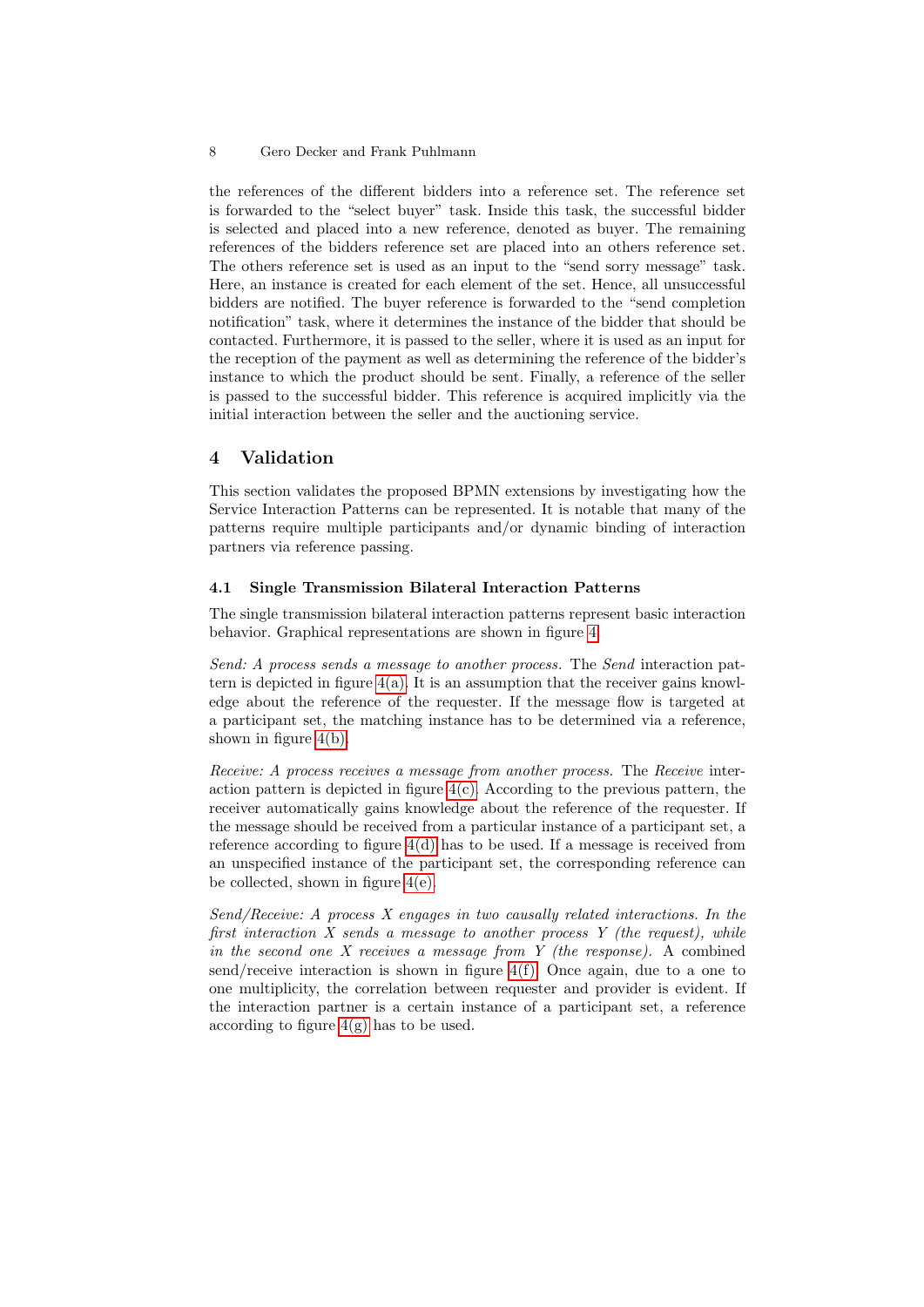<span id="page-8-3"></span><span id="page-8-2"></span><span id="page-8-1"></span>

<span id="page-8-7"></span><span id="page-8-6"></span><span id="page-8-5"></span><span id="page-8-4"></span><span id="page-8-0"></span>(f) Send/Receive (g) Send to / Receive from Reference

Fig. 4. Single transmission bilateral interaction patterns

# 4.2 Single Transmission Multilateral Interaction Patterns

The single transmission multilateral interaction patterns represent one to many or many to one interactions. Graphical representations are shown in figure [5.](#page-9-0)

Racing Incoming Messages: A process expects to receive one among a set of messages. These messages may be structurally different (i.e. different types) and may come from different categories of processes. The way a message is processed depends on its type and/or the category of processes from which it comes. Figure [5\(a\)](#page-9-1) shows the solution to this pattern. If several instances of a participant set should be used instead of Y and Z, a single receive task is sufficient.

One-to-many Send: A process sends messages to several other processes. The messages all have the same type (although their contents may differ). This pattern is depicted in figure [5\(b\).](#page-9-2) The multiple instance task A sends a message to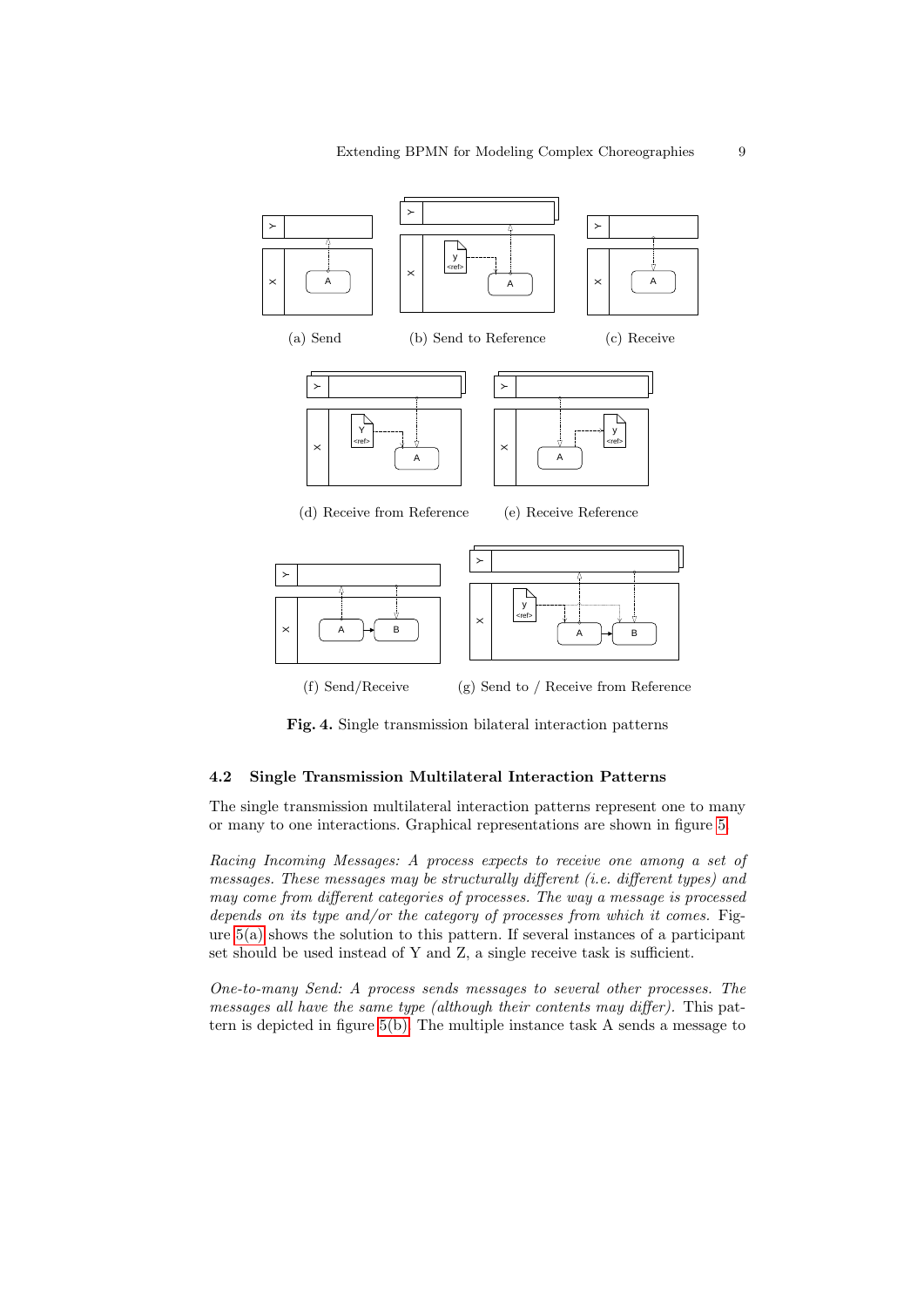<span id="page-9-1"></span>

<span id="page-9-2"></span>(a) Racing incoming messages (b) One-to-many send



<span id="page-9-3"></span>(c) One-from-many receive (d) One-to-many send/receive

<span id="page-9-4"></span><span id="page-9-0"></span>Fig. 5. Single transmission multilateral interaction patterns

each reference contained in the reference set. We assume that all participants referenced are of the same type.

One-from-many Receive: A process receives a number of logically related messages that arise from autonomous events occurring at different processes. The arrival of messages needs to be timely so that they can be correlated as a single logical request. The one-from-many receive pattern is shown in figure  $5(c)$ . The references of the senders are collected in a reference set created in the loop-type task A. If enough messages have been gathered (decided internally inside A), the standard outgoing sequence flow is activated. If instead a timeout occurred, the interaction failed.

On-to-many send/receive: A process sends a request to several other processes, which may all be identical or logical related. Responses are expected within a given timeframe. However, some responses may not arrive within the timeframe and some processes may even not respond at all. The One-to-many Send/receive pattern is shown in figure [5\(d\).](#page-9-4) The associated reference set points to the participants that should be included. Like in the preceding pattern, also in this pattern the task B decides if enough responses have been gathered in the given timeframe. The figure includes a reference  $y'$  used within the sub-process. This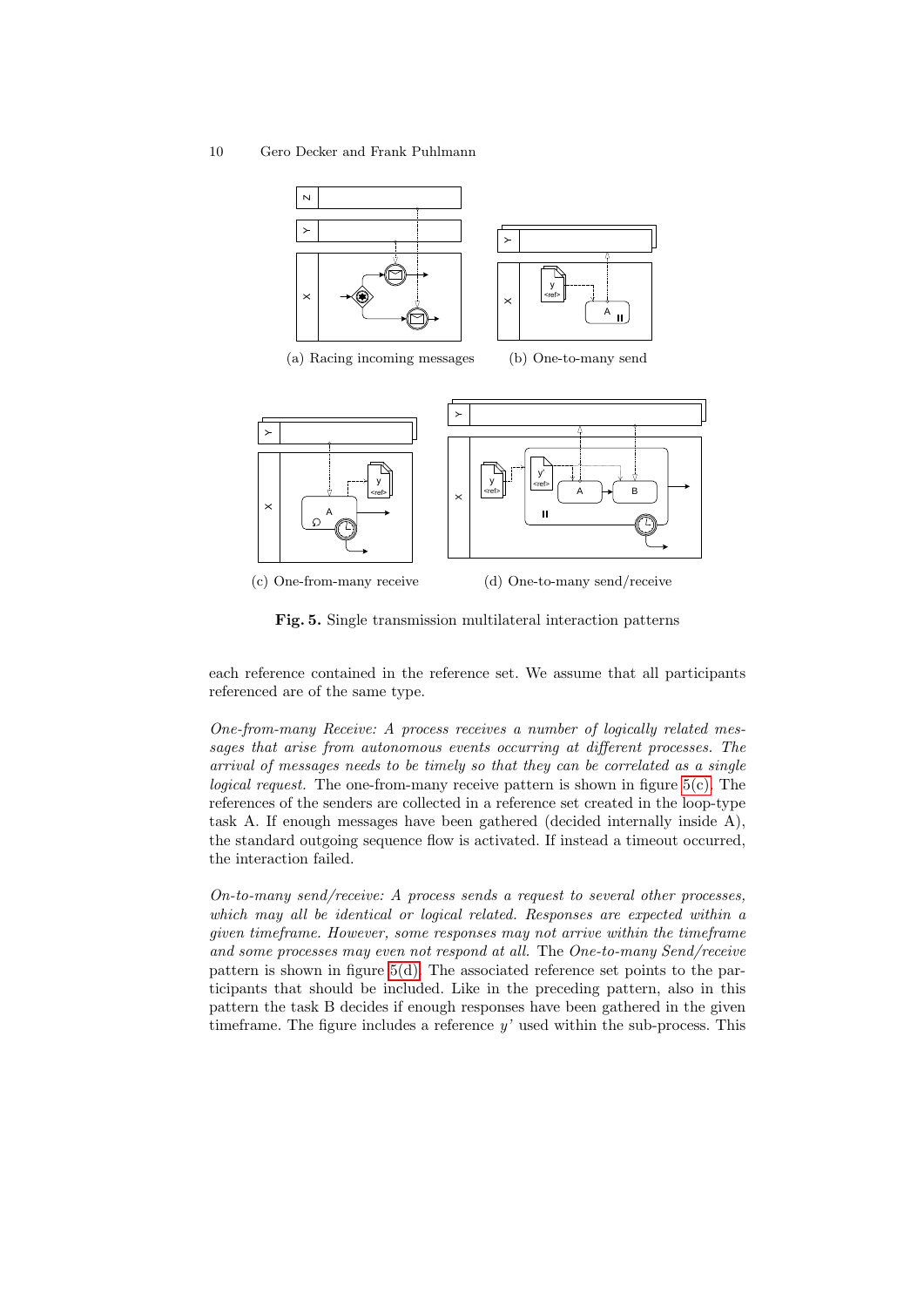<span id="page-10-1"></span>

(a) Multi-responses



<span id="page-10-0"></span>(b) Contingent requests

<span id="page-10-2"></span>Fig. 6. Multi transmission interaction patterns

reference is to be filled for every instance that is spawned, as already mentioned in section [3.2.](#page-4-4)

## 4.3 Multi Transmission Interaction Patterns

The multi transmission interaction patterns represent many to many interactions. Graphical representations are shown in figure [6.](#page-10-0)

Multi-responses: A process  $X$  sends a request to another process  $Y$ . Subsequently, X receives any number of responses from Y until no further responses are required. The trigger of no further responses can arise from a temporal condition or message content, and can arise from either  $X$  or  $Y$ 's side. This pattern is depicted in figure  $6(a)$ . The task D of X sends an initial request to task A of Y. Task B of Y responds until they are no more responses. Task E in X receives the responses until (1) a timeout occurs, (2) E decides to have gathered enough responses, or (3) a stop messages arrives from Y.

Contingent Requests: A process X makes a request to another party Y. If X does not receive a response within a certain timeframe, X alternatively sends a request to another process Z, and so on. This pattern is shown in figure [6\(b\).](#page-10-2) Initially, a reference set is passed to a task that selects a certain reference out of the set. The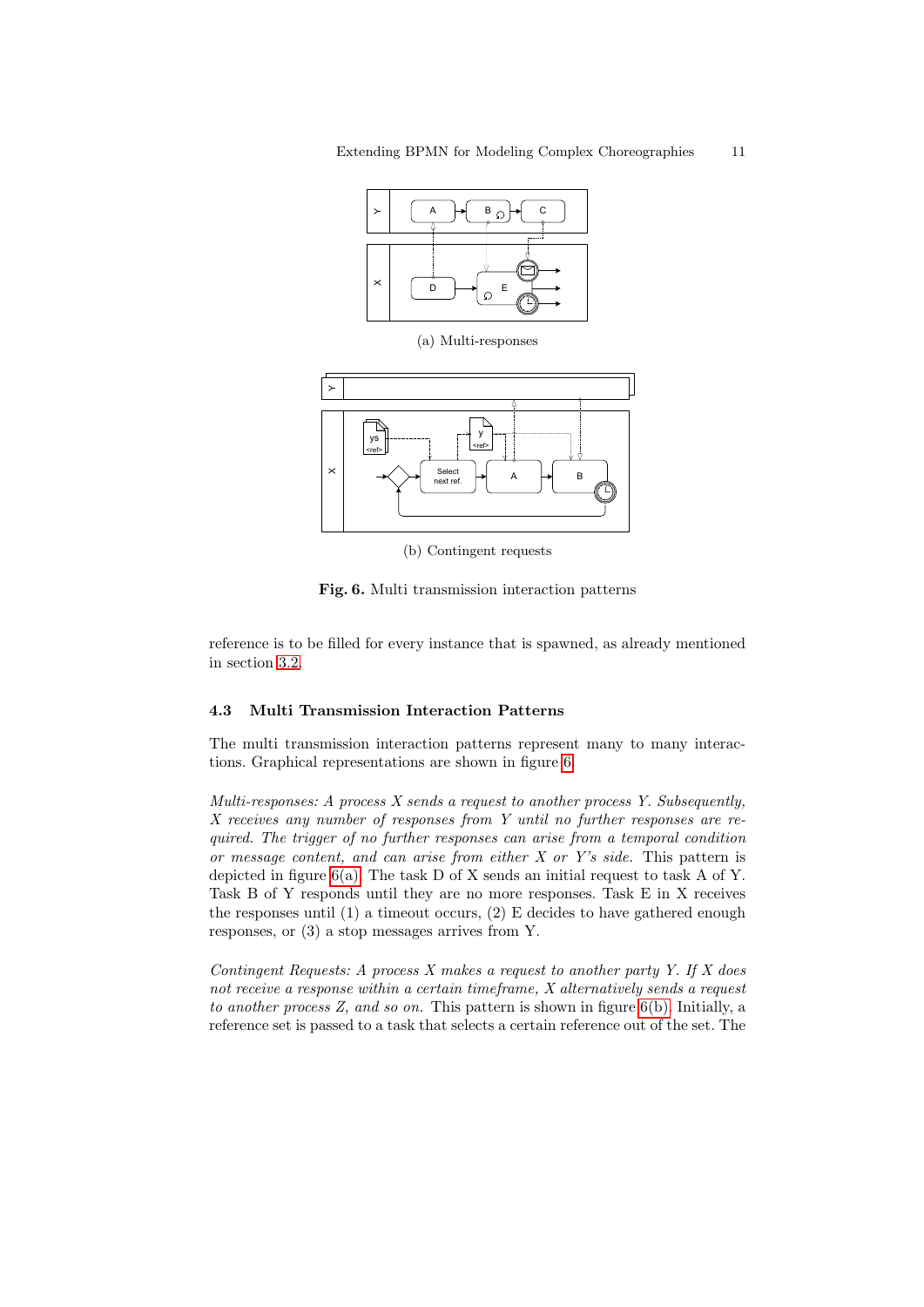<span id="page-11-1"></span>

<span id="page-11-2"></span><span id="page-11-0"></span>Fig. 7. Routing patterns

downstream task A receives this reference and initiates a request. Task B tries to receive the response. If no response is received in the given timeframe, another reference out of the reference set is selected and processed as described. What cannot be captured with our extensions, however, is the reception of messages from previous requests that failed due to a timeout.

Atomic Multicast Notification: A process sends notifications to several parties such that a certain number of parties are required to accept the notification within a certain timeframe. This pattern requires transactional behavior spanning multiple processes. Transactions are included in BPMN, however, they must only be applied within one process. Distributed transactions are not supported. Therefore, we can only provide a workaround for this pattern in our extended BPMN. It looks similar to One-to-many Send/receive with a completion condition at the notifying side.

#### 4.4 Routing Patterns

The routing patterns describe flexible interaction behavior between a set of processes. Graphical representations are shown in figure [7.](#page-11-0)

Request with Referral: Process X sends a request to process Y indicating that any follow-up response should be sent to a number of other processes  $(Z1, Z2, Z3)$  $\ldots$ , Zn) depending on the evaluation of certain conditions. The solution to this pattern is shown in figure  $7(a)$ . It uses reference passing to denote the instances of Z that should receive the follow-up responses.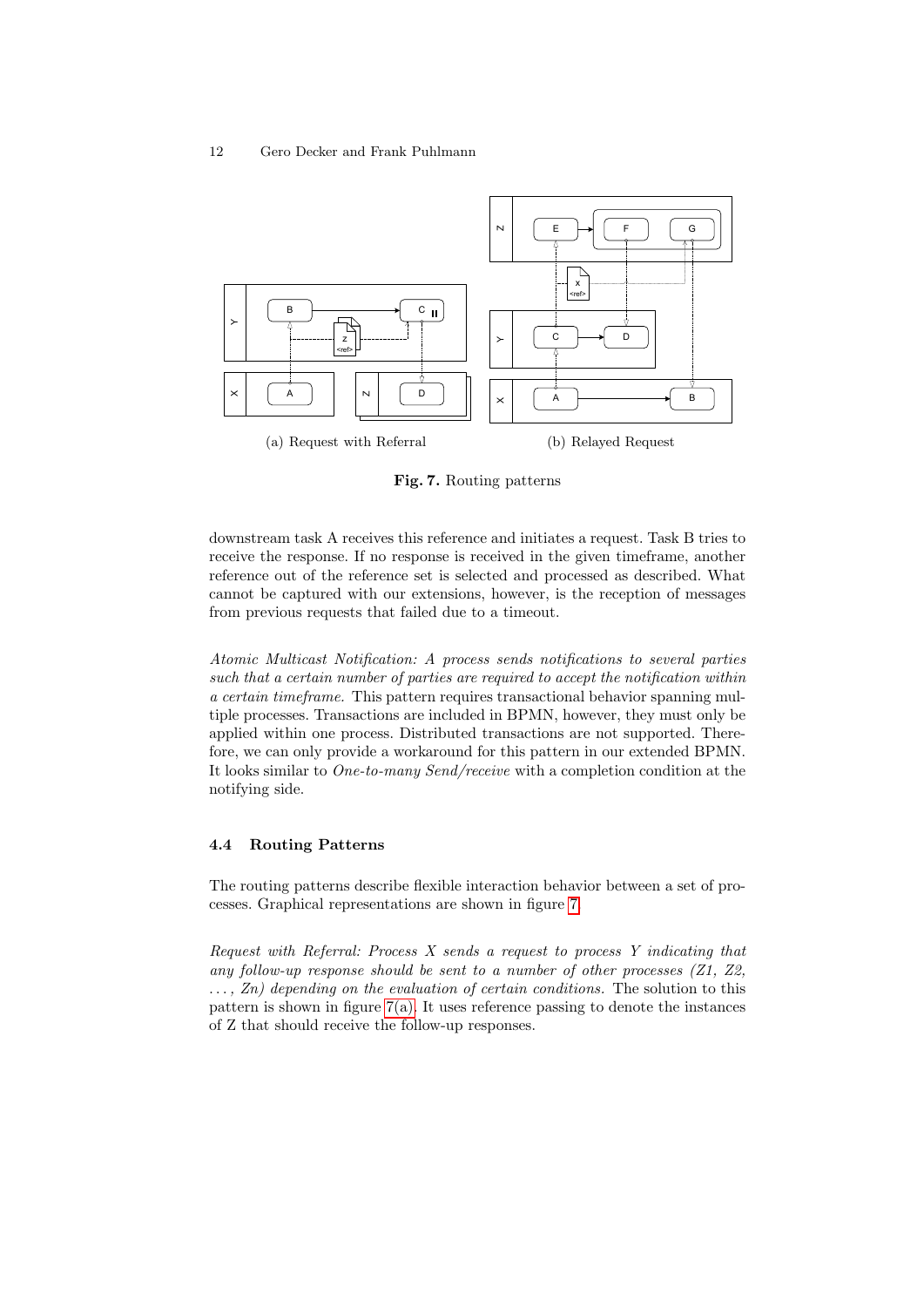| Pattern                       | <b>BPMN</b> ext. BPMN |
|-------------------------------|-----------------------|
| Send                          |                       |
| Receive                       |                       |
| Send/Receive                  |                       |
| Racing Incoming Messages      |                       |
| One-to-many Send              |                       |
| One-from-many Receive         |                       |
| One-to-many Send/Receive      |                       |
| Multi-reponses                |                       |
| Contingent Request            |                       |
| Atomic Multicast Notification |                       |
| Request with a Referral       |                       |
| Relayed Request               |                       |

Extending BPMN for Modeling Complex Choreographies 13

Table 1. BPMN vs. extended BPMN

Relayed Request: Process X makes a request to process Y which delegates the request to other processes  $(Z1, \ldots, Zn)$ . Processes  $Z1, \ldots, Zn$  then continue interacting with process  $X$  while process  $Y$  observes a "view" of the interactions including faults. The interacting parties are aware of this "view". The Relayed Request pattern is shown in figure [7\(b\).](#page-11-2) While participant Z has immediate knowledge of Y, it needs a reference to participant X. This is received via reference passing from Y.

## <span id="page-12-1"></span>4.5 Validation Summary

A comparison on the supported Service Interaction Patterns for the standard BPMN as well as our proposed extension is shown in table [4.5.](#page-12-1) As already argued previously, we do not support Atomic Multicast Notification and did not consider Dynamic Routing in this assessment. Contingent Requests is also only partly supported, since (late) responses from earlier requests are ignored.

## <span id="page-12-0"></span>5 Discussion

Our proposals make heavy use of refined data objects. A major problem with BPMN data objects is that their semantics is not clearly defined in the BPMN specification. E.g. it is unclear what it means if different activities write on the same data object. Here, we simply assume that if an activity has write-access to a data object, it (might) overwrite the entire content of the data object upon completion. BPMN does not have the notion of collections or buffers, as they are present in UML Activity Diagrams [\[8\]](#page-15-7). Therefore, we introduced a distinction between simple data objects and data object sets, where we assume that write-access to a data object set typically means that the activity (might) add an object to the set. We do not require that data objects are only placed within pools or only accessed from within one pool. However, we have to leave a detailed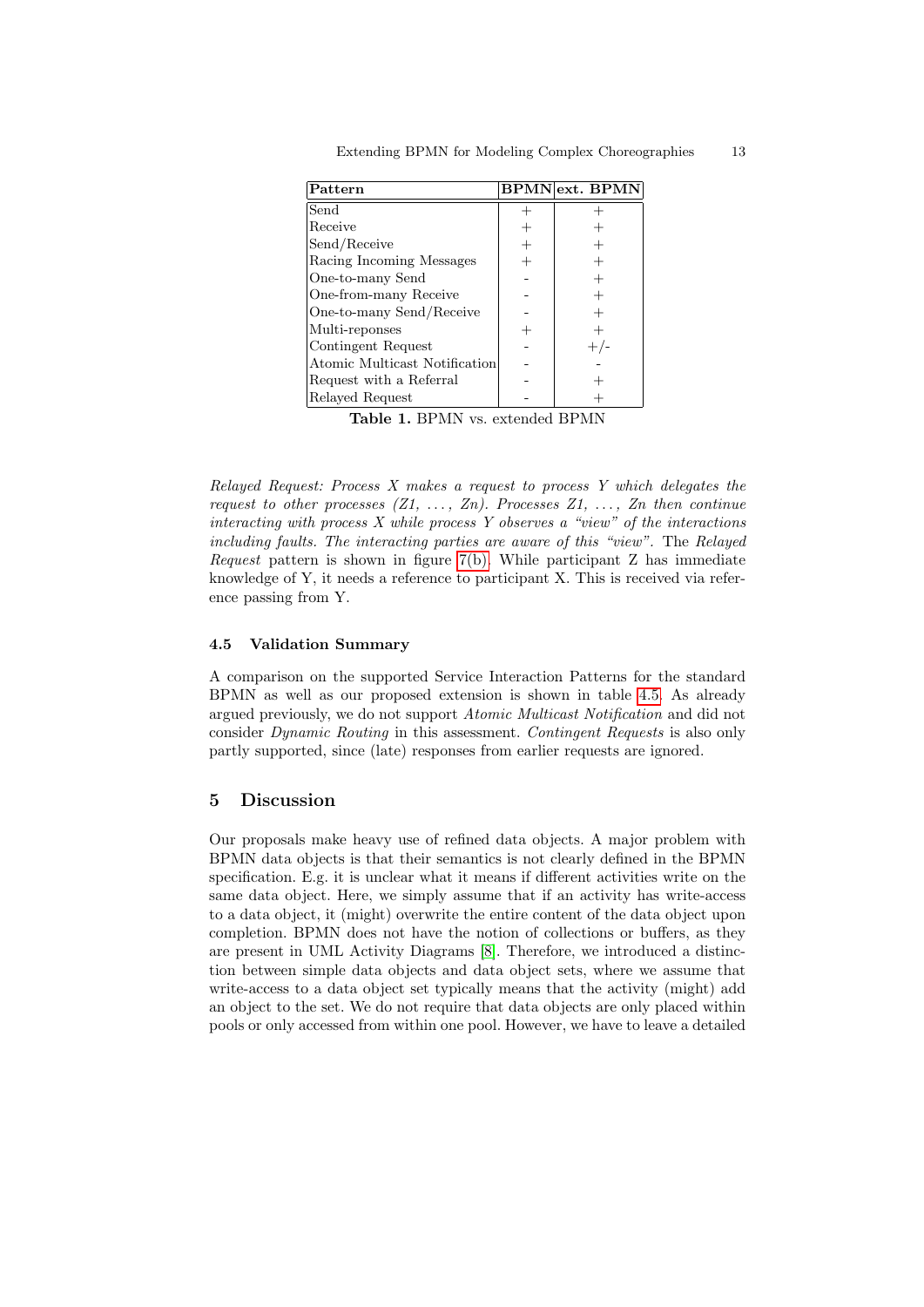discussion on BPMN data objects and their semantics to future work.

The BPMN extensions presented in this paper are aligned with the work done on BPEL4Chor [\[9\]](#page-15-8), an extension to abstract BPEL for modeling choreographies. This becomes evident in the semantics of references and reference sets. Awaiting messages from any sender vs. awaiting messages from a particular sender expressed through the absence or presence of a read-relationship between references and receive activities is analogous to the semantics of BPEL4Chor participant references that are either uninitialized or already set. Furthermore, the notion of adding references to a reference set in case a message is received from a sender that is not yet referenced in the set, is analogous to the notion of containment of a BPEL4Chor participant reference in a participant reference set. However, a detailed transformation of our extended BPMN to BPEL4Chor goes beyond the scope of this paper and must be left to future work.

References express correlation in those cases where receive activities read references. This defines who messages are to be received from. However, this notion of correlation only covers a limited set of scenarios. Imagine settings, where the same pair of participants engage in different parallel conversations. Here, our notion of references is not sufficient to distinguish the different conversations. Furthermore, it might be important to specify what message parts correlation is actually based on. E.g. a customer id or a shipment invoice number might be used as concrete correlation identifiers. There might be even more sophisticated correlation mechanisms needed, such as ranges of values or time-based correlation of messages. [\[10\]](#page-15-9) provides a set of correlation patterns that might be a starting point for further refinements for correlation support.

In this paper we have left BPMN unchanged as much as possible while providing increased support for the Service Interaction Patterns. However, there is a general discussion whether the interconnection modeling approach, as it is the case for BPMN, is suited for choreography modeling at all. We have seen that we basically define control flow on a per-participant basis. Corresponding send and receive activities are connected through a message flow, jointly representing interactions.

An alternative to this approach is *interaction modeling*, where atomic interactions are the basic building blocks and control and data flow is defined between them. The main advantage of this approach is that incompatibility between different participants cannot occur in choreography models. It also reduces the number of modeling elements for representing a certain choreography. This increases modeling speed and helps to keep the models readable. Control and data flow dependencies are defined from a global perspective in the sense that (for most constructs) it does not need to be expressed explicitly, to what particular participant it actually belongs. Techniques for generating participant behavior descriptions out of the interaction model then care about which participant actually has to enforce a certain dependency later on.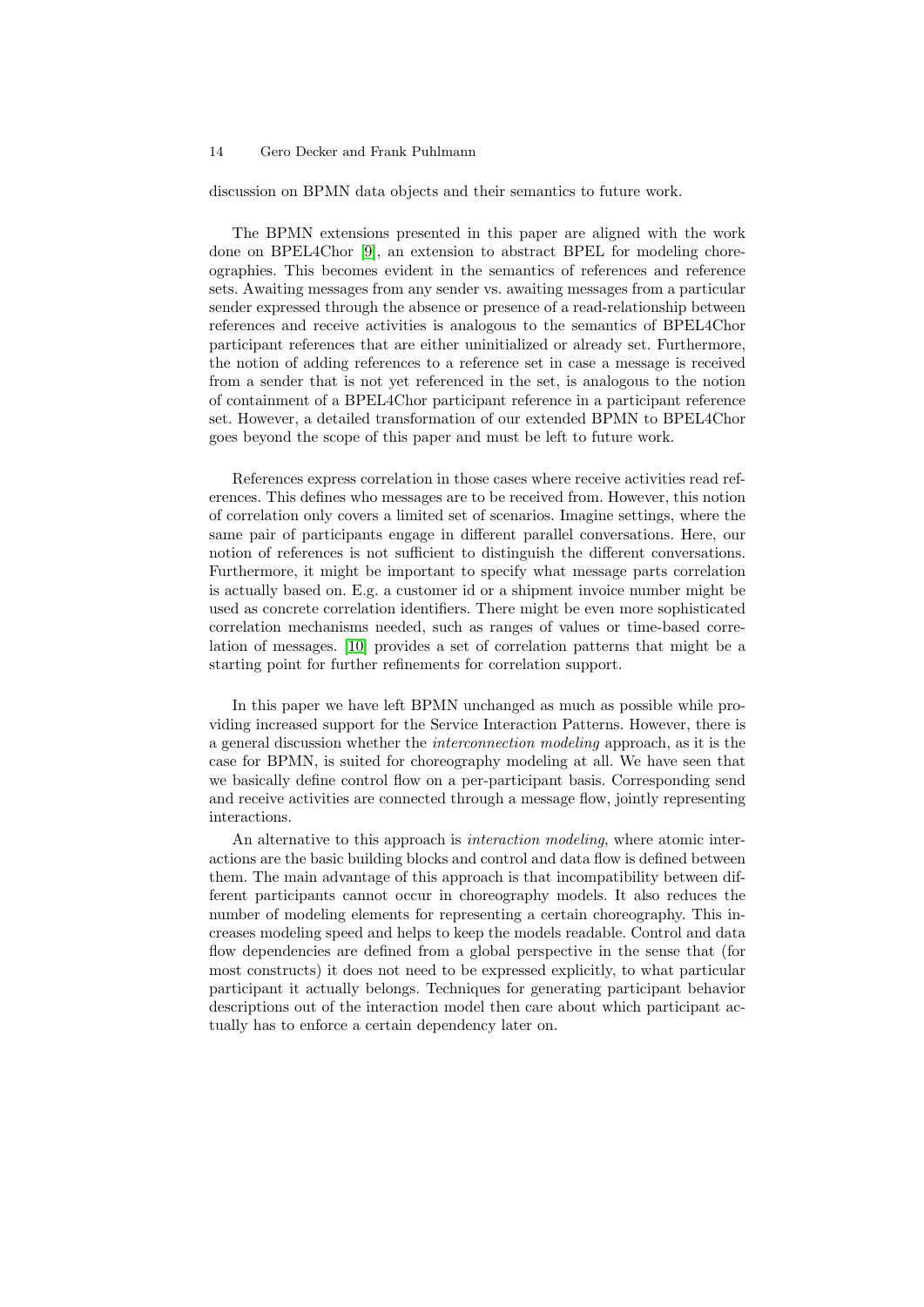Sometimes it is not possible to generate participant behavior descriptions such that all dependencies in the choreography are collectively enforced by them without adding synchronization interactions. Such choreographies are called *lo*cally unenforceable. For details please refer to [\[11\]](#page-15-10) and [\[12\]](#page-15-11). A detailed comparison between interconnection models and interaction models goes beyond the scope of this paper and needs to be discussed in future work.

# <span id="page-14-0"></span>6 Related Work

BPMN enjoys widespread use in both industry and academia. [\[13\]](#page-15-12) delivers an assessment of BPMN regarding its support for the Workflow Patterns [\[14\]](#page-16-0) as well as its capabilities for the data and resource allocation perspective. However, this assessment does not include the Service Interaction Patterns.

A range of languages where introduced for modeling choreographies. BPEL4- Chor [\[9\]](#page-15-8) adds a thin layer on top of abstract BPEL, interconnecting the different participant behavior descriptions. Let's Dance [\[3\]](#page-15-2) and WS-CDL [\[4\]](#page-15-3) follow the interaction modeling approach as described in the previous section. Like BPMN, Let's Dance is mainly targeted at business analysts and comes with a graphical notation. WS-CDL is tightly linked to other web services standards such as WSDL. Both languages have been assessed for their Service Interaction Pattern support (cf. [\[7\]](#page-15-6)). It turns out that Let's Dance directly supports most patterns. WS-CDL is a little less suited for choreography modeling as it only comes with limited support for expressing those scenarios where multiple participants of the same type are involved in a conversation and the actual number of participants is only known at runtime. Event-driven Process Chains (EPC) is another widelyused process modeling language. In [\[15\]](#page-16-1) extensions for inter-organizational process modeling are proposed. However, there has not been an assessment using the Service Interaction Patterns regarding their suitability.

There has also been work on mapping (subsets of) BPMN to formalisms. Dijkman et al. present a mapping to Petri nets in [\[16\]](#page-16-2), enabling the verification of soundness and liveless. However, the formalization does not include message flows. Therefore, reasoning on choreographies is out of scope of their work. Wong et al. present another formalization of BPMN based on Communicating Sequential Processes (CSP) in [\[17\]](#page-16-3). In [\[18\]](#page-16-4) they then show how compatibility checking can be carried out for BPMN choreographies. Other approaches for compatibility checking in choreographies are introduced by Martens [\[19\]](#page-16-5), Puhlmann et al. [\[20\]](#page-16-6) and Massuthe et al. [\[21\]](#page-16-7). A general introduction into the different viewpoints of choreographies can be found in [\[22\]](#page-16-8).

# <span id="page-14-1"></span>7 Conclusion

In this paper we have identified weaknesses of BPMN regarding its suitability for choreography modeling. We based our assessment on the Service Interaction Patterns and concluded that there is direct support for only five out of the twelve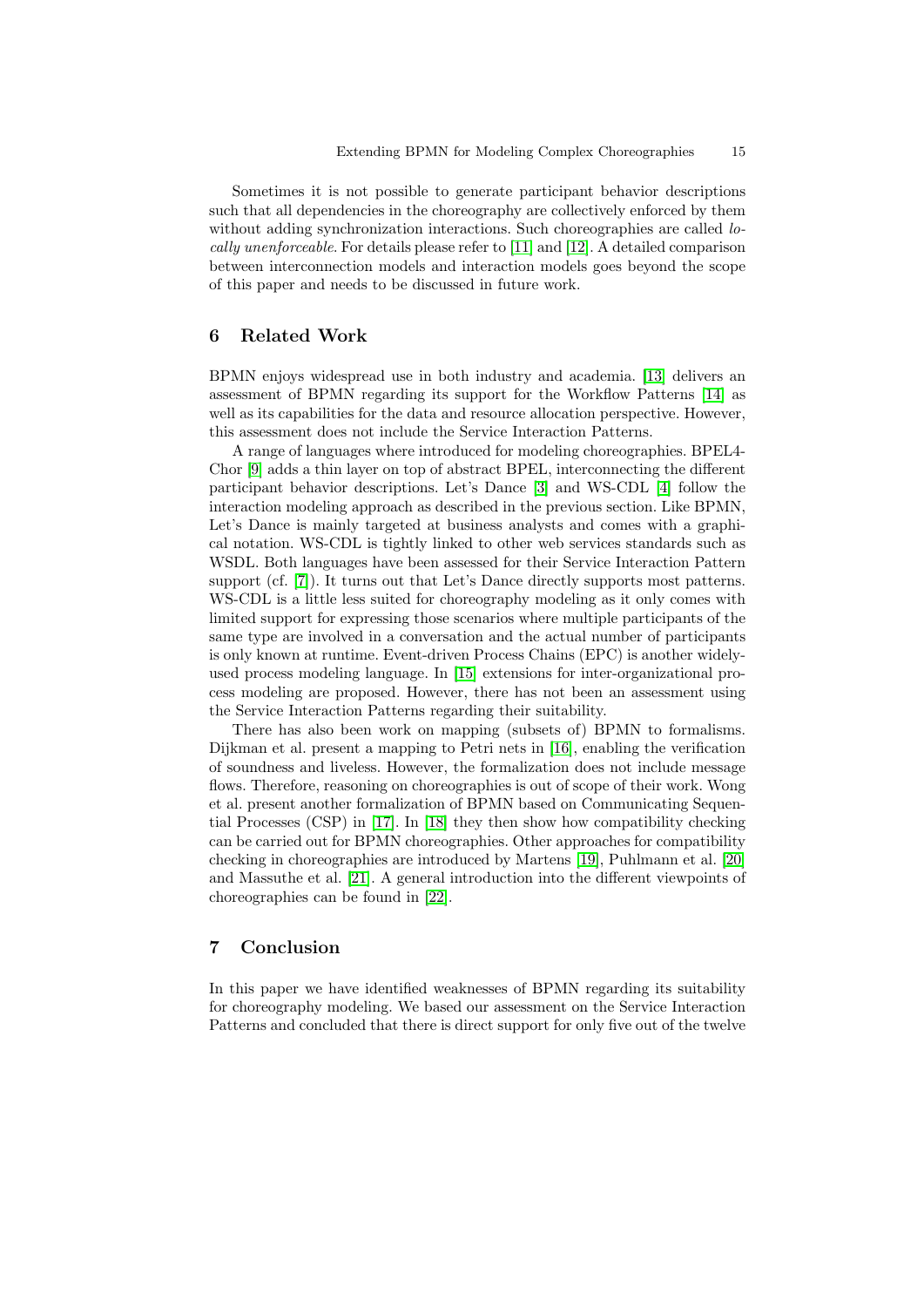patterns considered. We then proposed extensions to overcome these limitations and validated the extended BPMN with the patterns.

In future work we are going to introduce a formal mapping for the new concepts. This enables the verification of complex choreographies, including compatibility and conformance checking. In [\[23\]](#page-16-9) we have already shown that name creation and restriction in  $\pi$ -calculus are useful concepts for formalizing choreographies. Therefore, we consider using  $\pi$ -calculus or a Petri net version enhanced with a name concept, e.g. similar to  $\nu$ -nets as presented in [\[24\]](#page-16-10), as formal basis. The latter would enable us to reuse and extend the Petri-nets-mapping in [\[16\]](#page-16-2).

# References

- <span id="page-15-0"></span>1. Burbeck, S.: The Tao of E-Business Services (2000)
- <span id="page-15-1"></span>2. Fallside, D.C., Walmsley, P.: Web Services Business Process Execution Language Version 2.0. Technical report (2005) [http://www.oasis-open.org/apps/](http://www.oasis-open.org/apps/org/workgroup/wsbpel/) [org/workgroup/wsbpel/](http://www.oasis-open.org/apps/org/workgroup/wsbpel/).
- <span id="page-15-2"></span>3. Zaha, J.M., Barros, A., Dumas, M., ter Hofstede, A.: A Language for Service Behavior Modeling. In: Proceedings 14th International Conference on Cooperative Information Systems (CoopIS 2006), Montpellier, France, Springer Verlag (2006)
- <span id="page-15-3"></span>4. Kavantzas, N., Burdett, D., Ritzinger, G., Lafon, Y.: Web Services Choreography Description Language Version 1.0, W3C Candidate Recommendation. Technical report (2005) <http://www.w3.org/TR/ws-cdl-10>.
- <span id="page-15-4"></span>5. OMG.org: Business Process Modeling Notation. 1.0 edn. (2006)
- <span id="page-15-5"></span>6. Barros, A., Dumas, M., Hofstede, A.: Service Interaction Patterns. In Aalst, W., Benatallah, B., Casati, F., eds.: Business Process Management, volume 3649 of LNCS, Berlin, Springer Verlag (2005) 302–318
- <span id="page-15-6"></span>7. Decker, G., Overdick, H., Zaha, J.M.: On the Suitability of WS-CDL for Choreography Modeling. In: Proceedings of Methoden, Konzepte und Technologien für die Entwicklung von dienstebasierten Informationssystemen (EMISA 2006), Hamburg, Germany (2006)
- <span id="page-15-7"></span>8. : UML 2.0 Superstructure Specification. Technical report, Object Management Group (OMG) (2005)
- <span id="page-15-8"></span>9. Decker, G., Kopp, O., Leymann, F., Weske, M.: BPEL4chor: Extending BPEL for Modeling Choreographies. In: Proceedings International Conference on Web Services (ICWS). (2007)
- <span id="page-15-9"></span>10. Barros, A., Decker, G., Dumas, M., Weber, F.: Correlation Patterns in Service-Oriented Architectures. In: Proceedings of the 9th International Conference on Fundamental Approaches to Software Engineering (FASE), Braga, Portugal (2007)
- <span id="page-15-10"></span>11. Zaha, J.M., Dumas, M., ter Hofstede, A., Barros, A., Decker, G.: Service Interaction Modeling: Bridging Global and Local Views. In: Proceedings 10th IEEE International EDOC Conference (EDOC 2006), Hong Kong (2006)
- <span id="page-15-11"></span>12. Decker, G., Weske, M.: Local Enforceability in Interaction Petri Nets. In: Proceedings 5th International Conference on Business Process Management (BPM 2007). LNCS, Brisbane, Australia (2007)
- <span id="page-15-12"></span>13. Wohed, P., van der Aalst, W.M., Dumas, M., ter Hofstede, A., Russell, N.: On the Suitability of BPMN for Business Process Modelling. In: Proceedings 4th International Conference on Business Process Management (BPM 2006). LNCS, Vienna, Austria, Springer Verlag (2006)